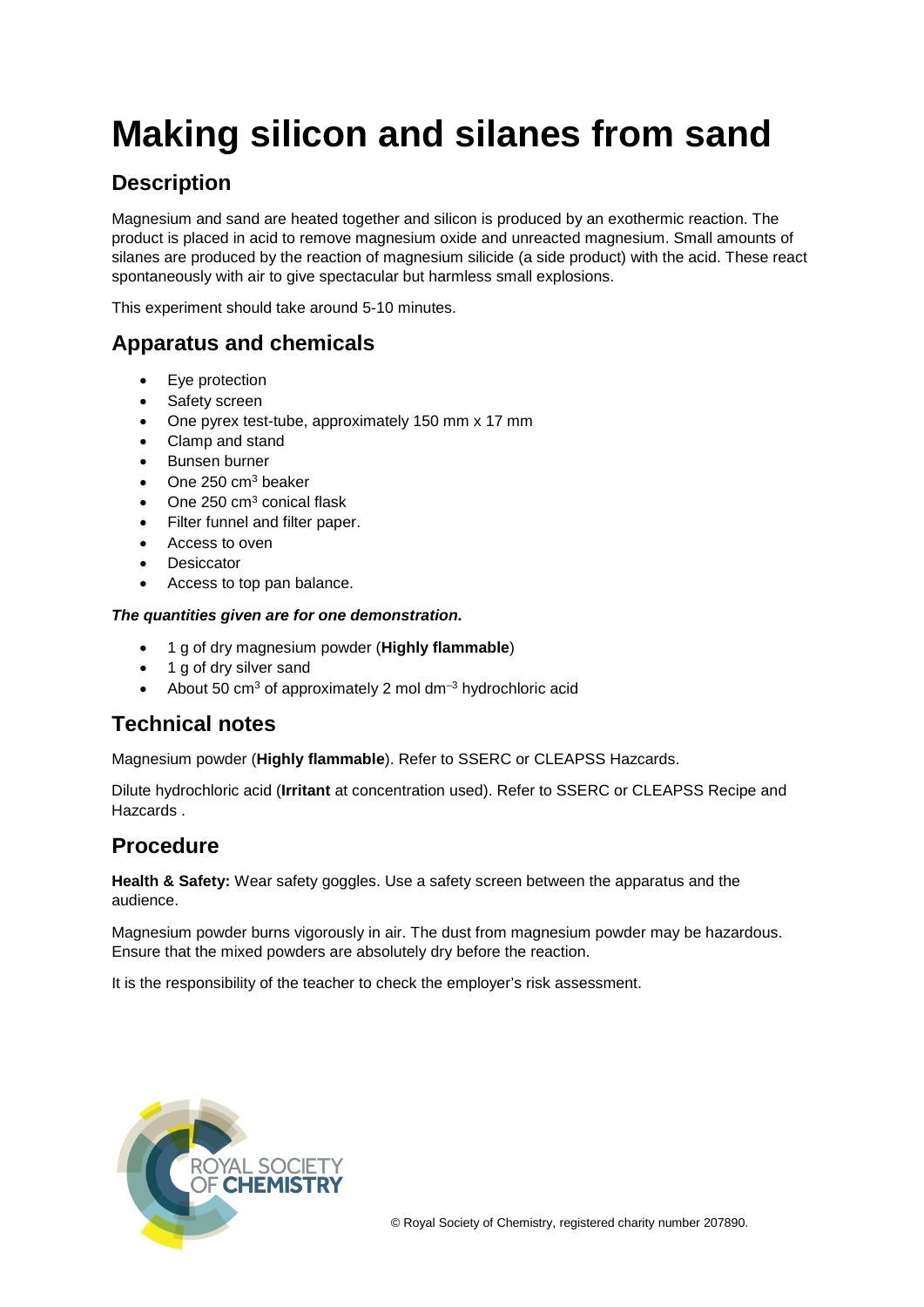#### **Before the demonstration**

**a** It is important that the reactants are dry. Dry the magnesium powder and the sand for a few hours in an oven at about 100 °C. Store them in the desiccator until ready to use them. Ensure that the testtube is dry.

#### **The demonstration**

**b** Weigh 1 g of silver sand and 1 g of magnesium powder and mix them thoroughly. This mixture has a small excess of magnesium over the stoichiometric masses (1 g of sand to 0.8 g of magnesium) because some magnesium will inevitably react with air. Spread the mixture along the bottom of a testtube that is clamped almost horizontally. Place a safety screen between the tube and the audience if the spectators are close.

**c** Heat one end of the mixture with a roaring Bunsen flame, holding the burner by hand. After a few seconds the mixture will start to glow. This glow can be 'chased' along the tube with the flame until all the mixture has reacted. The tube will blacken and partly melt. If the two powders are not dry, some magnesium will react with the steam and the resulting hydrogen will pop. This can be disconcerting if it is not expected.

**d** When the reaction is complete, allow the mixture to cool (about five minutes) and with the aid of a spatula pour the products into about 50  $\text{cm}^3$  of 2 mol  $\text{dm}^{-3}$  hydrochloric acid. The solid will contain silicon, magnesium oxide (the main products), magnesium silicide formed from the reaction of excess magnesium with silicon, unreacted magnesium and possibly a little unreacted sand. The mixture will fizz as excess magnesium reacts with the acid. There will also be pops accompanied by small yellow flames. These are caused by silanes that are formed from the reaction of magnesium silicide with acid. Silanes inflame spontaneously in air. Magnesium oxide will react with the acid to form a solution of magnesium chloride.

**e** After a few minutes the pops will cease and grey silicon powder, possibly with a little unreacted sand, will be left on the bottom of the beaker. Pour off the acid, wash the solid a few times with water and filter off the silicon. It can be passed around the class to show its slightly metallic silver-grey colour. If desired show that it does not react with alkalis (or acids).

#### **Visual tips**

Make sure the safety screen is clean.

## **Teaching notes**

There are many interesting contrasts to be drawn between silicon compounds and their carbon analogues. Silicon dioxide is a solid with a giant structure, while carbon dioxide is molecular. Silanes react spontaneously with air at room temperature while alkanes are stable. These differences can be explained by considering the relevant bond energies and availability of d-orbitals in silicon but not in carbon.

Bond energies in kJ mol–1: Si=O 638; Si–O 466; C– O 336; C=O 805; Si–H 318; C– H 413.

#### **Theory**

The reactions are:

 $SiO<sub>2</sub>(s) + 2Mg(s) \rightarrow 2MgO(s) + Si(s)$ 

 $2Mg(s) + Si(s) \rightarrow Mg<sub>2</sub>Si(s)$ 



© Royal Society of Chemistry, registered charity number 207890.